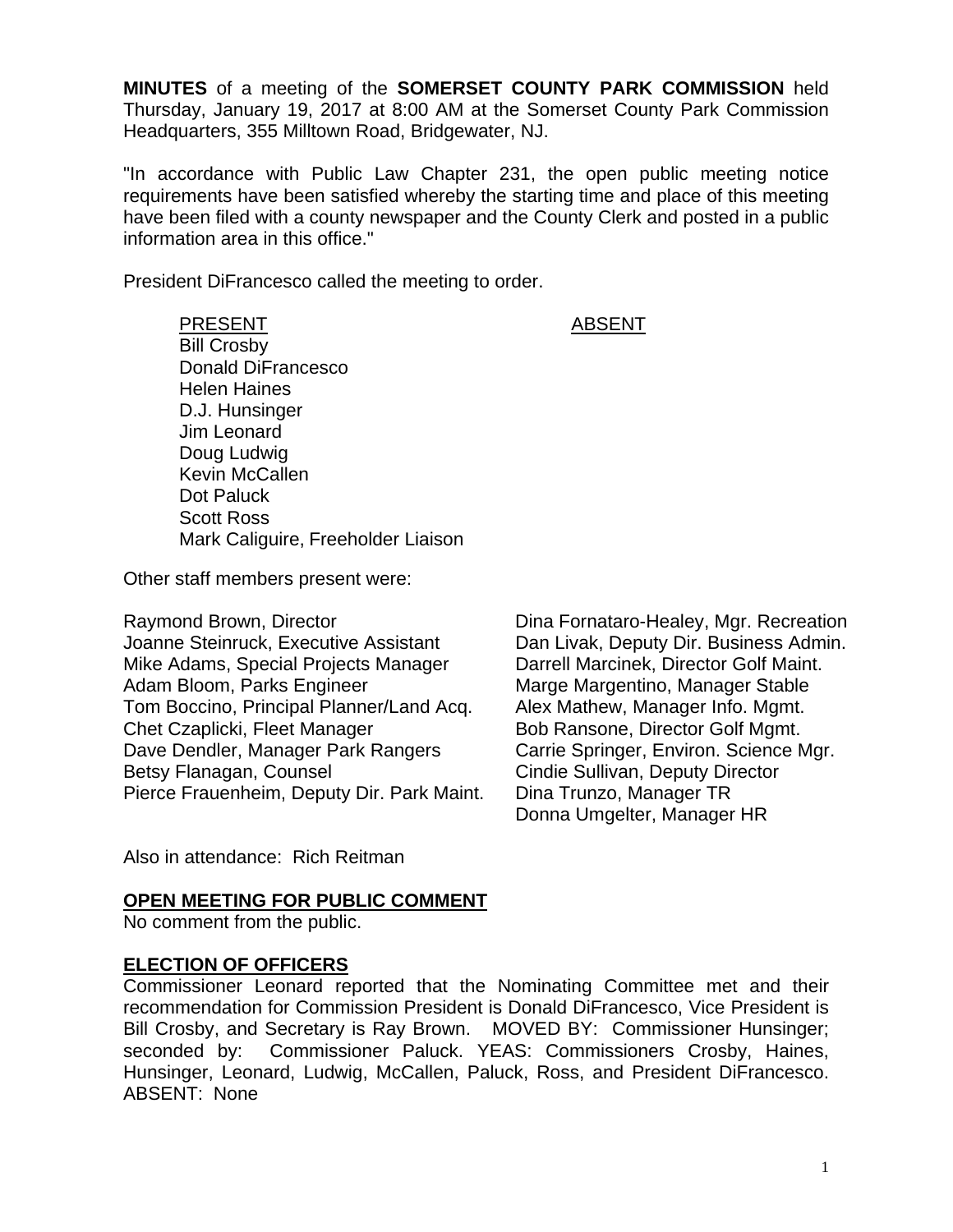President DiFrancesco commented that the founders and former Commissioners of the Park Commission had a great vision on recreation for the citizens of Somerset County. The Commission will continue to enhance the vision of the past. Don noted that all employees of the Park Commission are dedicated professionals and he appreciated their commitment to the agency and its function. Don also understands and appreciates what employees go through being a government worker. The staff enjoys their jobs and he indicated it is obvious. He thanked the employees for all their dedication. With that dedication the parks are maintained at the highest level. As the commission moves ahead Don noted there needs to be an improved marketing initiative and leadership must continue with its strategic planning. Don thanked the Park Commission for the opportunity to serve as President another year.

# **APPROVAL OF THE MINUTES**

President DiFrancesco called for the approval of the minutes of the Special meeting held January 9, 2017. MOVED BY: Commissioner Haines; seconded by: Commissioner Crosby. YEAS: Commissioners Crosby, Haines, Hunsinger, Leonard, Ludwig, McCallen, Paluck, Ross, and President DiFrancesco. ABSENT: None

# **APPROVAL OF BILLS FOR PAYMENT**

## **Resolution R17-009 – Payment of Claims**

Resolution authorizing payment of bills for \$609,649.01 comprising of check numbers 8026-8130 and 8135-8183. MOVED BY: Commissioner Crosby; seconded by: Commissioner Leonard. YEAS: Commissioners Crosby, Haines, Hunsinger, Leonard, Ludwig, McCallen, Paluck, Ross, and President DiFrancesco. ABSENT: None

## **Resolution R17-010 – Certification of Funds on Previously Awarded Contracts**

Resolution certifies funds for previously awarded contracts. MOVED BY: Commissioner Crosby; seconded by: Commissioner Leonard. YEAS: Commissioners Crosby, Haines, Hunsinger, Leonard, Ludwig, McCallen, Paluck, Ross, and President DiFrancesco. ABSENT: None

## **DIRECTOR'S REPORT**

Director Brown submitted a report for the month of December 2016.

## **COMMISSIONER CORRESPONDENCE**

- 1. Letter from Regional Center Partnership reminding the Park Commission of the appointments for 2017.
- 2. Thank you note from a patron of the EEC for the events held there and mentioning that Kurt Bender and his staff do an incredible job.
- 3. New Jersey Water Supply Authority meeting dates for 2017.
- 4. New Jersey Water Supply Authority Notice of Rate Proposal for the Raritan Basin System.

## **CONSENT AGENDA**

## **RESOLUTIONS**

The following resolutions were MOVED BY: Commissioner Crosby; seconded by: Commissioner Hunsinger. YEAS: Commissioners Crosby, Haines, Hunsinger,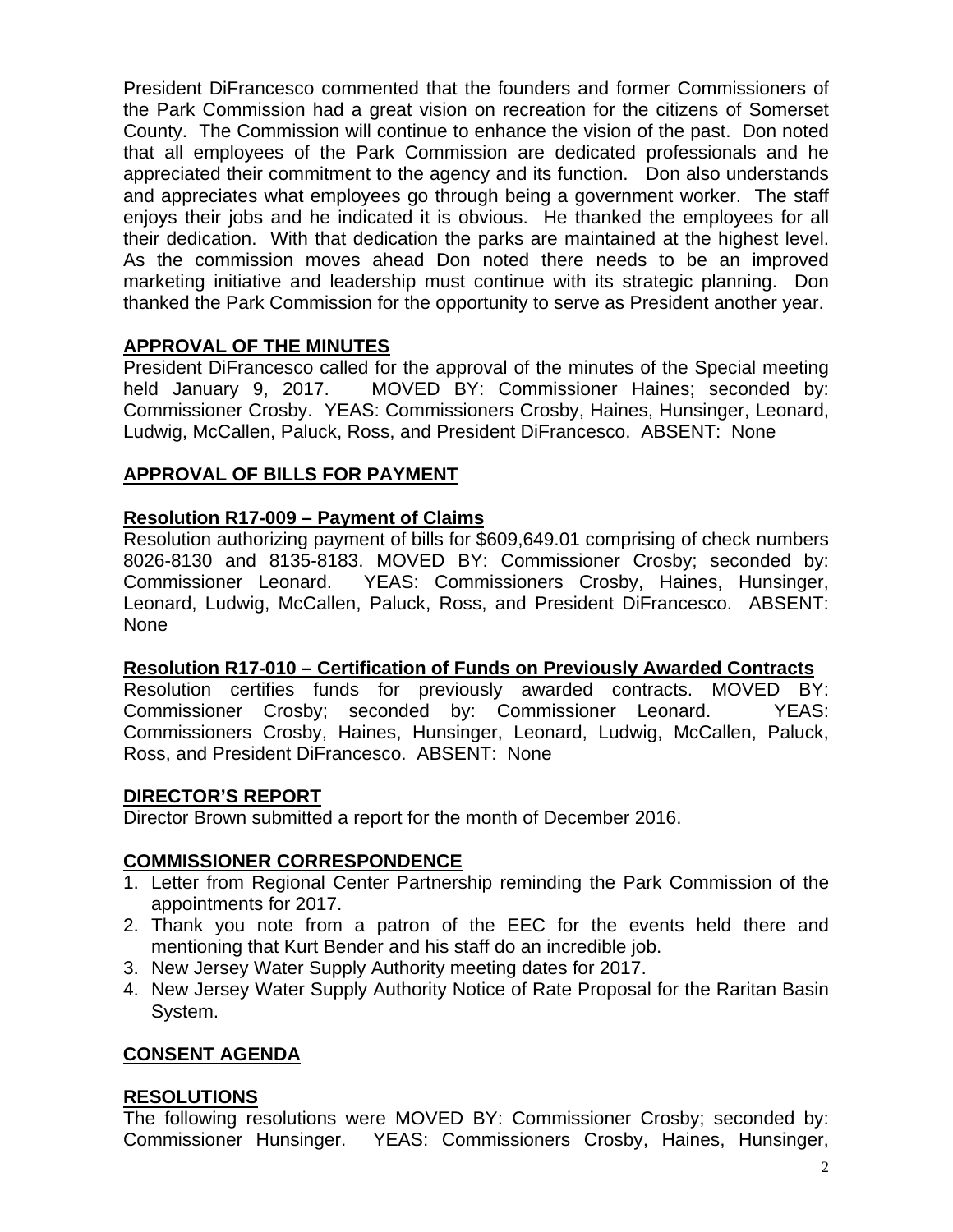Leonard, Ludwig, McCallen, Paluck, Ross, and President DiFrancesco. ABSENT: None

# **Resolution R17-011 – Designating Public Agency Compliance Officer (P.A.C.O.)**

Resolution designates Karen McGee, RPPO, QPA, Purchasing Agent to be the Public Agency Compliance Officer.

## **Resolution R17-012 – Authorizing Contract from Cooperative Pricing Bid for Golf Course and Park Maintenance Materials**

Resolution awards a contract to Andre & Sons, Britton Industries, CPS, Davisson Golf, Fertl-Soil Turf Supply, Fisher & Son Co., Grass Roots Turf Products, L.M.I., Mitchell Products, Plant Food Co., Primos Products, Reed Perrine Sales, Seeton Turf Warehouse, SiteOne Landscape, Terre Co., Tri-State Materials, and Tuckahoe Sand & Gravel.

## **Resolution R16-013 – Award of State Contract for Elevator Maintenance**

Resolution awards a contract to Schindler Elevator Corporation for service to North Branch Headquarters, Neshanic Valley Golf Course Clubhouse, and the EEC.

# **FINANCE/BUSINESS ADMINISTRATION**

President DiFrancesco, Chair of the Committee, submitted a report for the month of December 2016.

Dan Livak, Deputy Director Business Administrator reported that he is awaiting the dollar amount from County Finance for the 2017 budget.

# **HUMAN RESOURCES**

Commissioner Leonard, Chair of the Committee, submitted a report for the month of December 2016.

## **LEISURE SERVICES**

Commissioner Ludwig, Chair of the Committee, submitted a report for the month of December 2016.

Cindie Sullivan, Deputy Director reported that the Corporate Sponsorship Breakfast will be held on Friday, January 27 at 8:00 a.m. in the TR wing. There will be a slide show presentation at the February Park Commission meeting on the accomplishments and highlights of 2016.

Dina Trunzo, Manager Therapeutic Recreation reported that the Park Commission hosted the New Jersey Recreation and Park Association District 7 meeting at headquarters. Recreation staff from Somerset, Morris, Hunterdon, and Sussex Counties attended. Dina provided a two hour workshop on inclusion. Attendees commented on the great facility we have and were glad that the Park Commission was able to host the meeting and workshop. The winter/spring registration for TR programs was a success.

Carrie Springer, Manager Environmental Science reported that the center's new exhibit, that was fabricated in Minneapolis, has been delivered and is ready for installation. The exhibit theme is the Great Swamp Experience. Carrie is excited for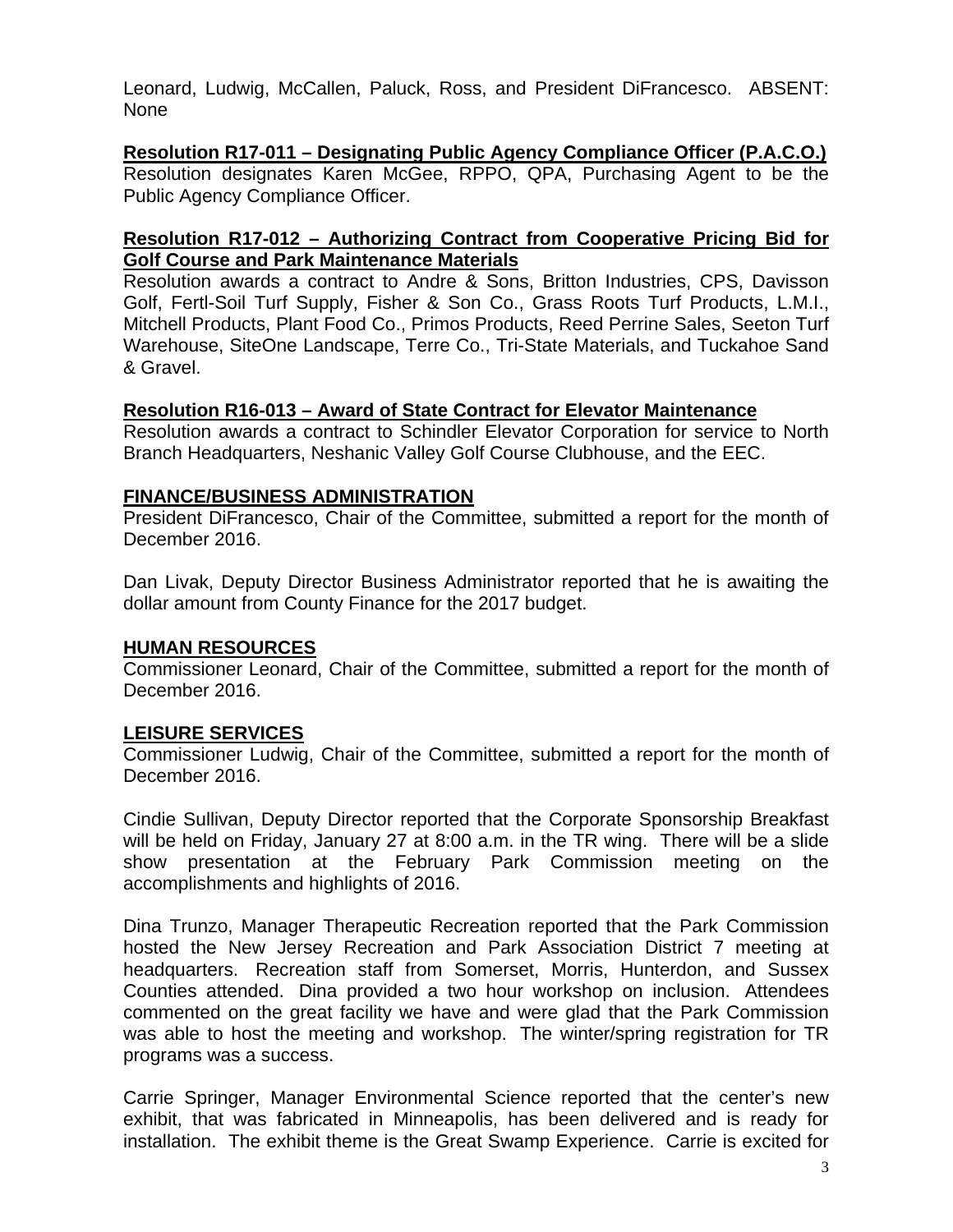the Commissioners to see the new exhibit after the February 16 Park Commission meeting. She will be sending out evites soon.

## **GOLF MANAGEMENT**

Commissioner Paluck, Chair of the Committee, submitted a report for the month of December 2016.

Darrell Marcinek, Director of Golf Maintenance reported that staff is working on bunkers and course maintenance. The Green Knoll bridge project is in the second week of work. Three bridges will be replaced; two have been removed. Work will be completed by March 1, 2017.

Bob Ransone, Deputy Director Golf Management reported that Neshanic Valley and Spooky Brook Golf Courses remain open. Play in December and January was adversely affected by weather. Indoor simulators met expectations for 2016. The simulators are being used on a regular basis. Fred Glass is pushing league and individual play in both. Bob reported that more marketing needs to be done in all areas of golf operations but the commission's operating budget cannot currently accommodate it.

## **INFORMATION MANAGEMENT**

Commissioner McCallen, Chair of the Committee, submitted a report for the month of December 2016.

#### **VISITOR SERVICES**

Commissioner Crosby, Chair of the Committee, submitted a report for the month of December 2016.

Dave Dendler, Manager Park Rangers reported that staff is providing employees CPR and First Aid training. Dave has also been working with several municipalities on their local Deer and Wildlife Management programs.

#### **PROPERTY MANAGEMENT**

Commissioner Crosby, Chair of the Committee, submitted a report for the month of December 2016.

Dan Livak, Deputy Director Business Administrator reported that there will a bid for four hunting parcels that will be advertised in April.

## **PLANNING AND LAND ACQUISITION**

Commissioner Haines, Chair of the Committee, submitted a report for the month of December 2016.

Tom Boccino, Principal Planner/Land Acquisition reported that the final numbers for the Open Space will be provided in the Annual Report that will be distributed at the February Park Commission meeting.

Ray Brown presented a plan to create a ceremonial plaza area honoring all War Veterans of Somerset County. The plaza will be located at the intersection of Canal Street and Somerset Street in Raritan Borough on existing county open space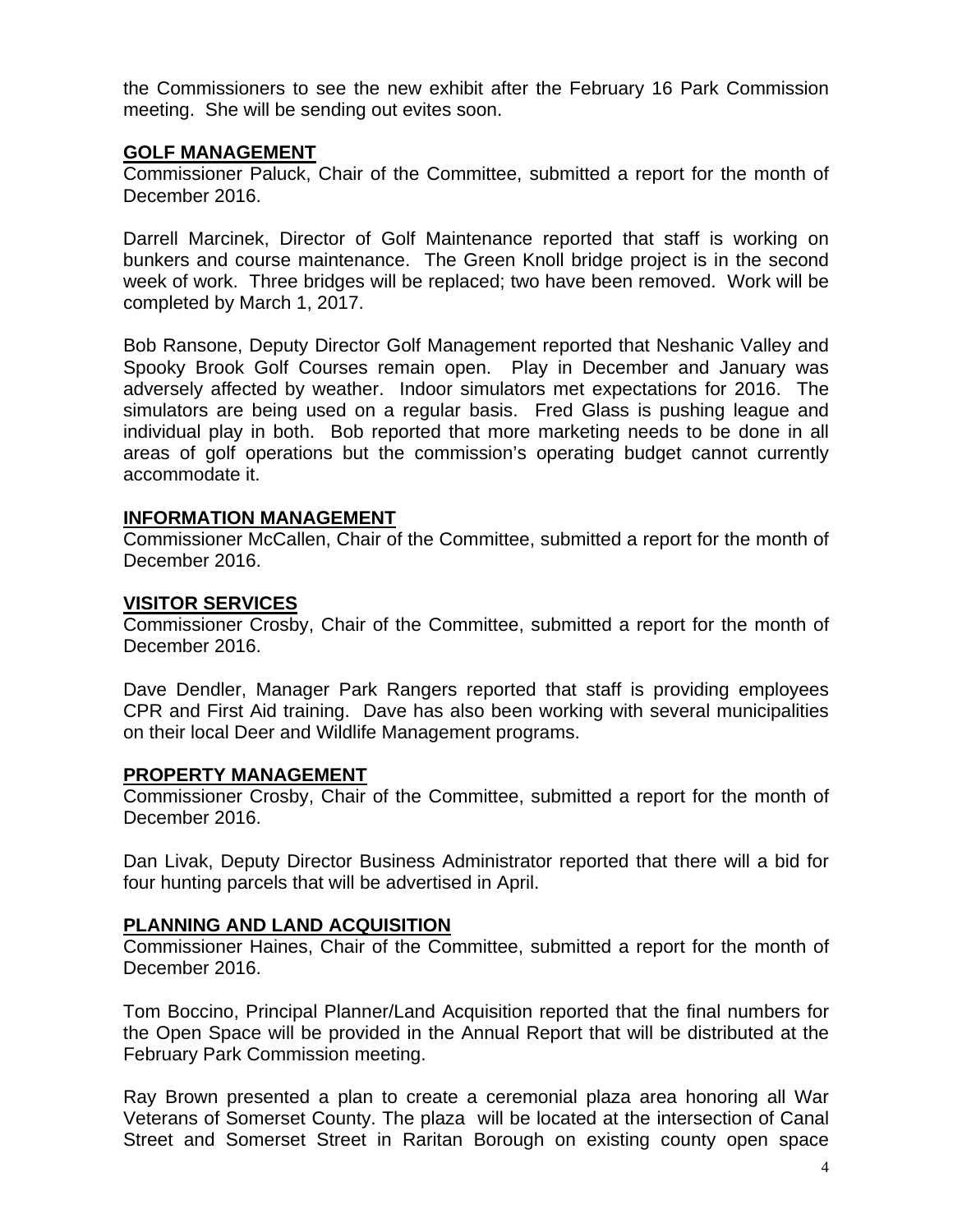property. The County has agreed to fund the design and construction of the plaza with input from Raritan Borough and the Park Commission. The area will include paver blocks, monuments, landscaping and benches. Two monuments, that are currently at the Raritan Borough Municipal building, will be relocated and several additional new monuments will also be installed. Paths will be created to connect Canal Street to Canal Park which is part of the Commission's Raritan River Greenway and where Raritan holds its Annual River Fest. The Greenway Bikeway will also ultimately connect to the plaza area and continue to the Hunt Bridge area to the west. The plaza is being designed as a reflective and ceremonial area and will also become the ceremonial location for Raritan's Annual Basilone Parade. The project will be completed by September in time for this years' parade. Commissioner Hunsinger asked what the cost is for this project and Tom reported that cost has yet to be determined. President DiFrancesco asked that the design include all appropriate military service monuments and suggested contacting the County's Department of Veteran Services for their input. Freeholder Caliguire reported that the Basilone Parade is a significant regional event for the area and he felt that the plaza will help to properly recognize all those who have served our country. Mark also thought the project is a way to assist Raritan while also expanding use of the existing county park. Ray reported that the plaza will be a County project but will be maintained by the Park Commission staff. Ray again reaffirmed that the new plaza will complement the Commission's Raritan River Greenway. Ray also noted that no such veteran acknowledgements currently exist within the County's park system and that this project will be a way to acknowledge our County veterans that currently does not exist.

## **CAPITAL FACILIITES – CONSTRUCTION and ENGINEERING**

Commissioner McCallen, Chair of the Committee, submitted a report for the month of December 2016.

Ray Brown again reported that creation of additional revenue-generating opportunities need to be pursued. The Capital Facilities Committee met in the past under the direction of former Commissioner Chris Paladino and urged the Commission to evaluate the feasibility of creating an aquatic facility and/or a recreation center or field house. Ray noted that he recently had the opportunity to look at a facility with Commissioner McCallen that might be an option to consider. Ray mentioned that the Capital Facilities Committee would like to move forward with a Feasibility Study for these types of facilities with funding previously approved by the County.

#### **PARK MAINTENANCE & HORTICULTURE**

Commissioner Hunsinger, Chair of the Committee, submitted a report for the month of December 2016.

Pierce Frauenheim, Deputy Director Maintenance reported that the Christmas Tree Recycling program at North Branch and Colonial Park is going well. Pierce thanked Darrell Marcinek and his staff for their assistance with mulching the trees. Mike Adams, Special Projects Manager, has been working with Adam Bloom and the contractor at Mountain View Park. The Park will be ready to open on April 1. The Raritan Borough Canal/Spillway Bridge has been removed and Adam Bloom will have a new bridge installed in the next two weeks.